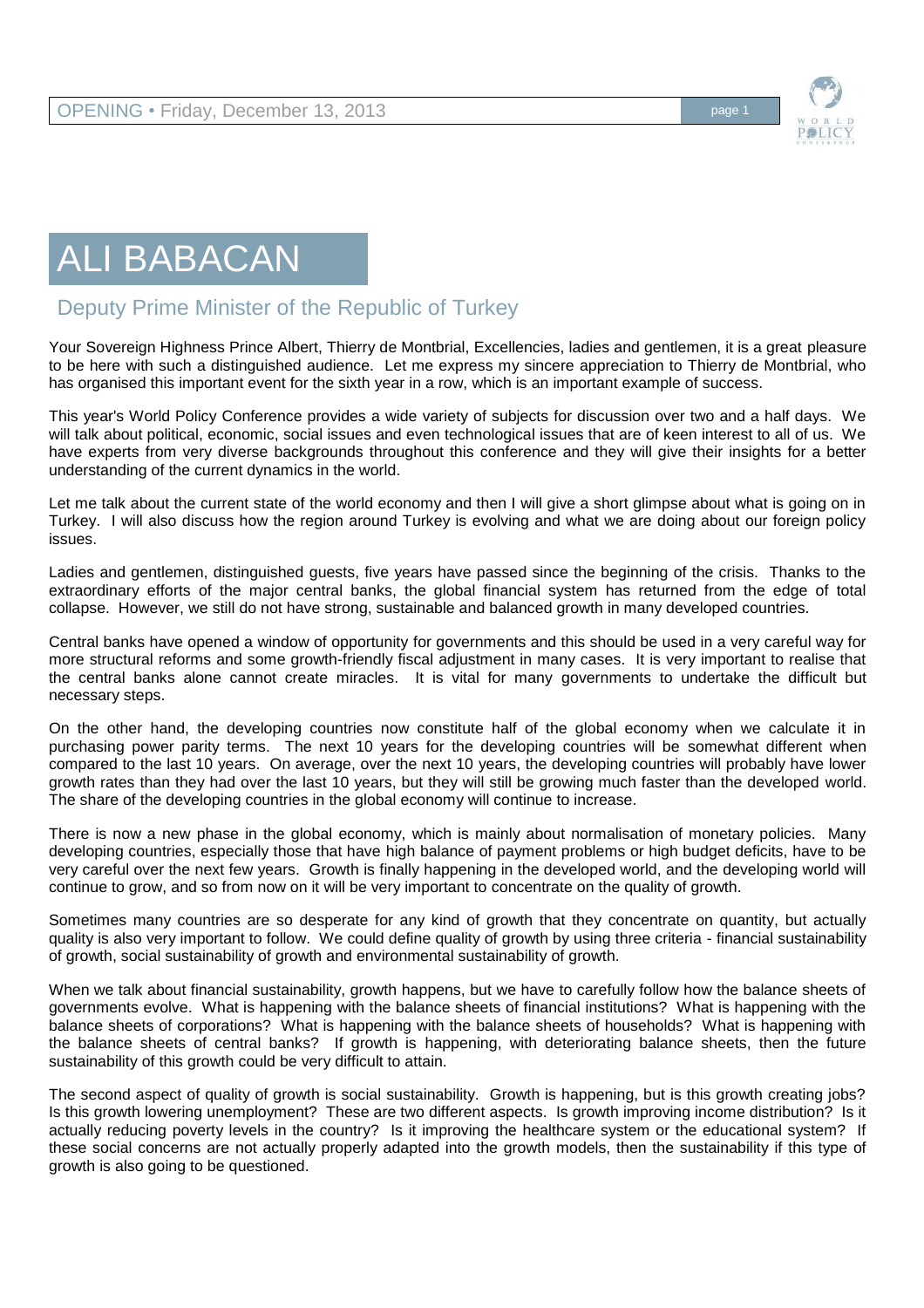

The third aspect is environmental sustainability. Is growth happening at the expense of high carbon emissions? Is this growth happening at the cost of water resource depletion, deforestation or climate change? If that is the case, then the sustainability of growth in the long term is also going to be a huge problem and present a lack of justice between generations. We cannot grow today at the expense of the next generation's welfare.

Now I will say a few words about Turkey, what we have been doing and what to expect. Every country has its own unique dynamics and it is very difficult to compare one country to another in a meaningful way. We have been going through a very important transformation process, which includes aspects of political, social and economic transformation. We have made many political reforms to improve how our democracy functions and to improve how we implement our human right practices, freedoms and rule of law.

We have done a lot in these areas, but we still have a long to-do list in each of these reform areas. In Turkey, we have over 400 TV channels and 1,100 radio channels. It became a very open society. In terms of using social media instruments, Turkey is in the top five or top 10 lists of many mechanisms such as Twitter, Facebook and so on. There has also been an important economic transformation. We have made very important reforms when it comes to public financial management control, our banking system, our social security system and our healthcare reform, which is now an example for many other countries.

Meanwhile, we were able to reduce our budget deficit. We reduced our public debt. When the crisis of 2008/2009 hit, we already had a very strong banking system and very strong public finances. As a result, the impact of the last crisis on our economy was very limited. Confidence has been at the core of our policies. If confidence is there, then consumers continue to spend. If confidence is there, corporations continue to invest. If confidence is there, the banks continue to lend. When the opposite is true and there is a lack of confident, consumers stop, corporations stop, banks stop and the economy stops.

That is why we put confidence at the core of our economic policies. That was one of the reasons why in 2009, at the peak of the crisis, when many European countries were introducing fiscal stimulus programmes, we introduced a fiscal consolidation programme. We announced how we would further reduce our budget deficit and public debt. Since 2009, the average growth of the Turkish economy for the last four years has been 6%. The total employment level increased by 6.2 million, which is approximately the size of the jobs lost in the EU during the same period. Our public debt decreased from 45% of GDP to 35% of GDP. In this way, we demonstrated that growth is possible together with fiscal consolidation.

Turkey is now the 16<sup>th</sup> largest economy in the world. In terms of agricultural production, we are now number seven in the world. In terms of tourism numbers, the number of people visiting, we are number six in the world. We received aid in 2002 when we stepped in as government and now we are an emerging donor nation, spending billions of dollars in many countries that need assistance.

Meanwhile income distribution improved in Turkey. Across the OECD, we are one of the few countries where income distribution is improving. We actually have the fastest decreasing Gini coefficient across the OECD countries, as reported by the OECD a year ago. We no longer have absolute poverty in Turkey. Even the relative poverty figures have improved dramatically, but we also face challenges.

We have a high current account deficit. We have high dependency on oil and gas imports. We have low savings rates. However, we have taken many steps to correct the imbalances in that area and we will continue to take the necessary fiscal measures, macro production measures and structural reforms to face the challenges in this field.

Turkey is a country in Asia and also in Europe. We have easy access to Africa. We are in the Balkans, the Caucasus and also in the Middle East. Turkey is a Mediterranean country, a Black Sea country and also a Caspian Sea Basin country. We are a member of NATO and the Council of Europe. We are a member of the Organisation for Security and Cooperation in Europe. We are a candidate and an accession country for membership to the Union.

We have a special relation with the Arab League and the Gulf Cooperation Council. We are a strategic partner to the African Union, one of the three standalone countries which have that status. We have recently become a dialogue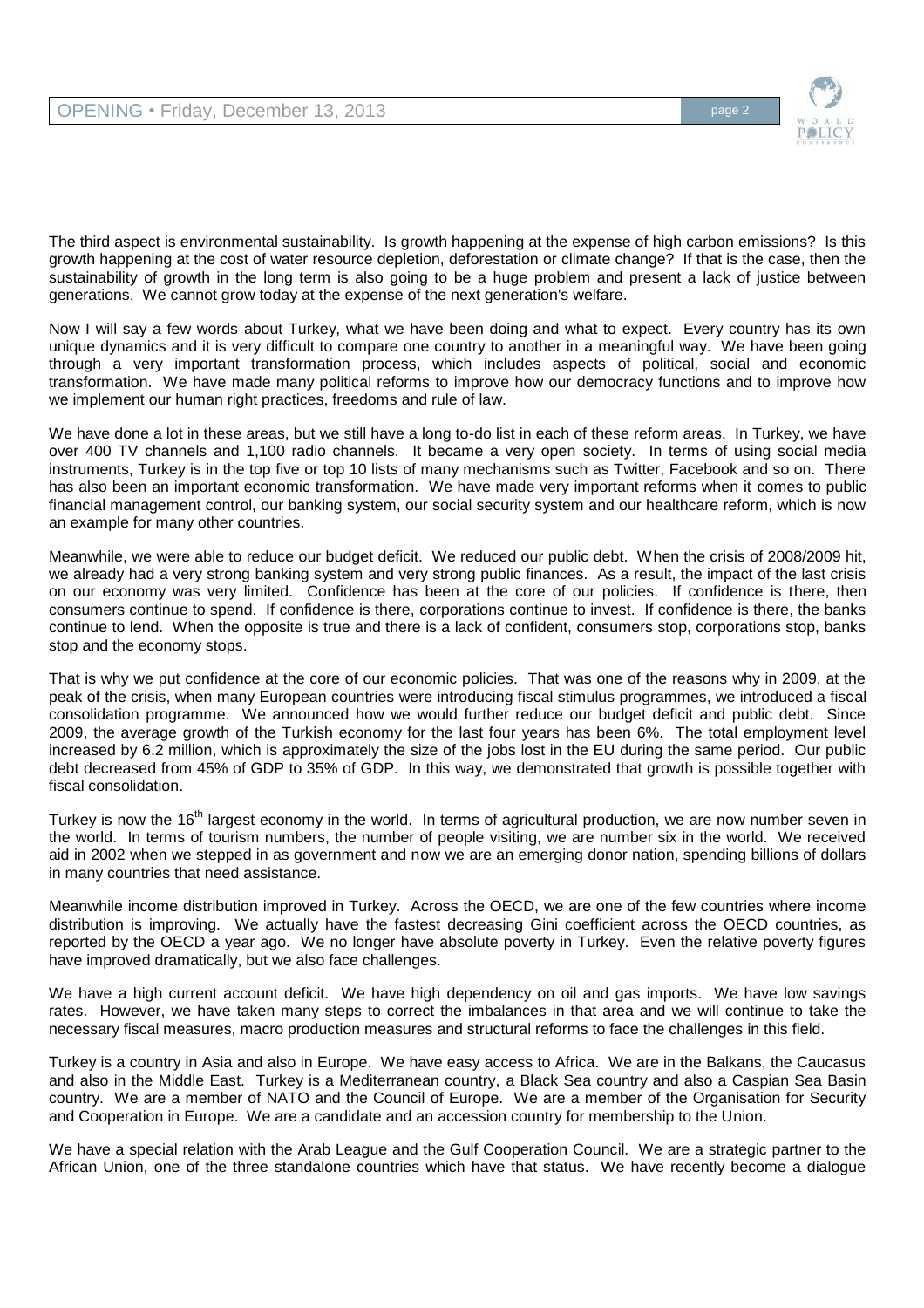

partner to the Shanghai Cooperation Organisation, the first and only country to have that special link with the SCO, which is also a member of NATO.

We pursue an active multidimensional foreign policy. Our policies are shaped with a sense of global responsibility. Peace, security, stability and prosperity are always our key themes. We always promote free trade. We always promote market economy with free movement of capital, free movement of goods, free movement of ideas and free movement of energy. Turkey is now also an important energy hub, with many existing gas and oil pipelines and blueprints to help the energy supply of Europe and many other countries as well.

The European Union has always had a very special place in our foreign policy and also for our domestic reform efforts. Regarding the European Union, since the 2008 crisis, we are very frequently asked, 'Do you still want to join? You are doing well economically and performing much better than existing EU members according to certain criteria. Some new members are performing much worse than Turkey, so do you still need the EU? Why is the EU still willing to chase Turkey?'

As the government of Turkey, the answer to these questions is an emphatic yes. First of all, for many of our domestic reform efforts, the European Union has been a key external anchor. The standards, benchmarks and criteria that the European Union has for incoming countries are very important for us because it is a measure of quality of our reform efforts. Any country can call itself a democratic republic, but how can we actually judge and measure the quality of democracy? This is not easy. For us, the EU has provided a very important benchmark for many subjects.

We are very happy that the Eurozone crisis is now almost behind us. The rationality, pragmatism and solidarity have been reined in. We always perceived the EU as a union of values and ideals. It was an important historical peace project after World War II, so when we look at the common economic benefits that the EU countries share, it is a fundamental aspect. These common economic benefits should be there to ensure the continuation of the strength of the Union.

We have been somewhat instrumental in helping with important policies for the Eurozone over the last few years. TTIP, the Transatlantic Trade and Investment Partnership, is a historical merging of two huge markets, the US and EU. This is very important, especially during a time when protectionism and nationalism is on the rise in many parts of the world. This is an important vision that we are signing up to. We have a parallel process between Turkey and the US so that whenever the EU track is completed, we will complete our own track in parallel as a country that is already in the customs union with the EU.

As I have already described, our political transformation was important for us. The reforms that we have made in Turkey became a source of inspiration for many countries in our region. When we proved that Islam and democracy can coexist and create good economic outcomes, many young people in our region were encouraged. They were looking for justice and freedom and this was the start of the Arab Awakening, first with Tunisia, Libya, Egypt, Yemen and Syria.

Each country had its own unique course of change. Of course, there are many challenges. As a former Minister for Foreign Affairs, countries face dilemmas between principles, values and ideals versus national interests. In many cases that we were faced with, we tried to follow principles and values against short-term national interest. In a way, we thought that long-term credibility was much more important than short-term national interests. That is how we approached the issues in our region.

Syria is one of our neighbours and is in a very, very difficult situation. 150,000 people have already died, mostly civilians, including women and children. Syria has 6.5 million internally displaced people. There are millions of refugees. Turkey hosts 600,000. Unfortunately the UN mechanisms, including the Security Council, proved to be totally functionless. The longer the situation continues, the more the extremist groups gain strength and support, while the international community is not able to deliver.

We now welcome the Geneva 2 conference announced for January  $22^{nd}$  next year. We see this as an important opportunity that should not be missed. We hope that the full implementation of the Geneva 1 conference is actually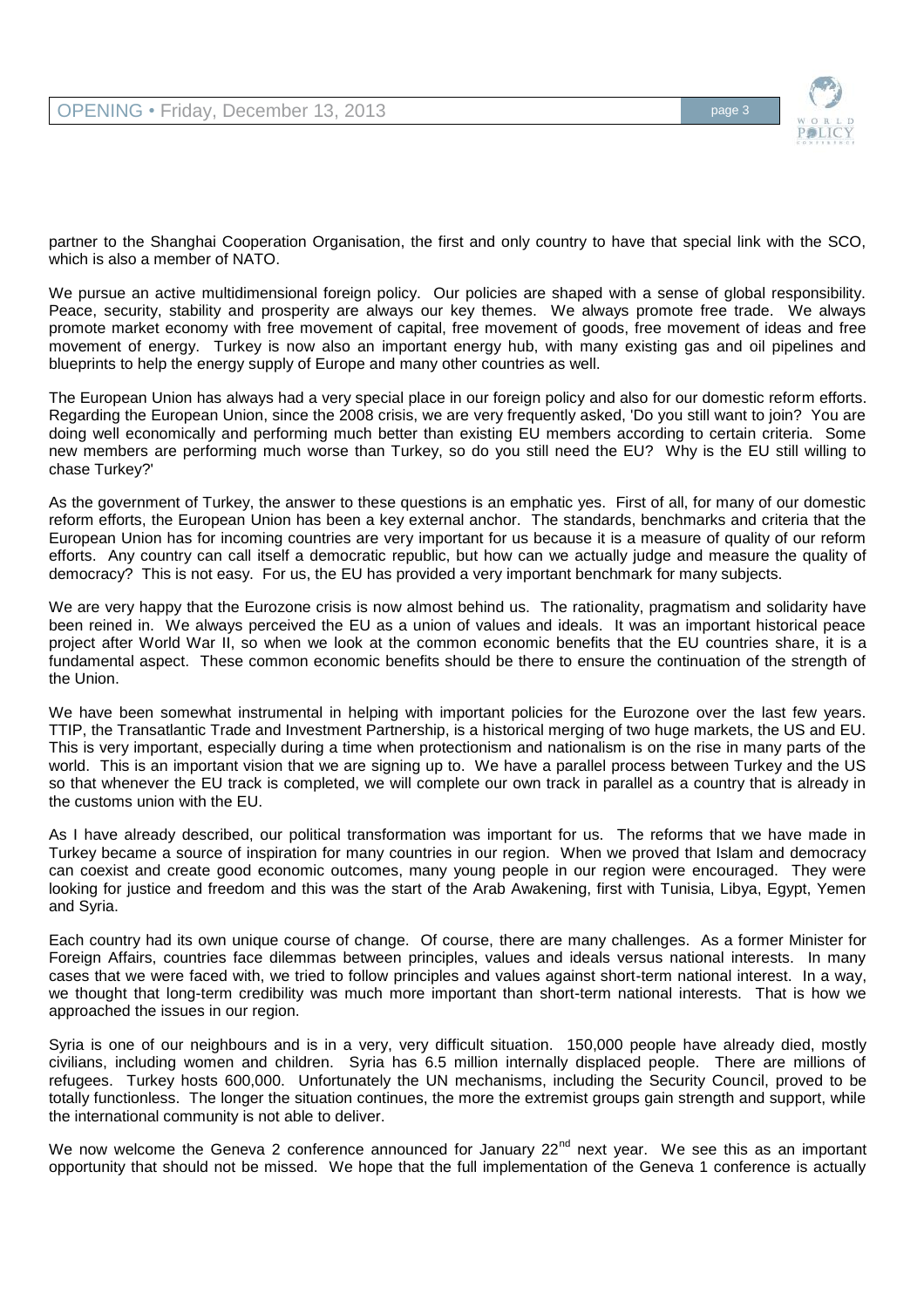

achieved next month. During this conference, the establishment of a transitional governing body with full executive powers and control of all government institutions, including the armed forces, the security services and intelligence operators is very, very important to ensure that we have a real independent transitional body to prepare the country for a functioning democratic system.

Sovereignty, independence, unity and territorial integrity of the Syrian state should be protected in any scenario. Syria must be a democratic, pluralistic and respectful country for human rights with rule of law. Every citizen should enjoy full equality, regardless of their religious or ethnic background.

Regarding Egypt, respect for the will of the people and democratisation are essential for the stability and economic development of Egypt. Human rights violations undermine Egypt's internal peace and stability. An inclusive and pluralistic political process should help ensure the long-term stability of Egypt. The international community should encourage the interim government to carry out an inclusive process towards the reinstitution of democracy.

Iran is one of the key countries in our region and certainly a very important neighbour of Turkey. Turkey's position on the nuclear file has been very clear from the beginning. We do not want any country in our region to possess weapons of mass destruction. On the other hand, every sovereign nation should have the right to develop and use nuclear energy for peaceful purposes. We have consistently advocated diplomacy as the only viable way towards a solution on this matter, so we warmly welcome the deal between the P5+1 and Iran.

However, we have to keep in mind that the deal is just the first step. The six months ahead is crucial. We hope to see both sides adhere to the provisions of the agreement, which will be instrumental in building mutual trust. Success during this initial period will pave the way towards a durable and mutually satisfactory solution.

Iraq is a country that has huge potential. It is a country that has gone through extensive difficulties over the last decade. Now that the elections are coming up, we hope that the elections in April will prepare a representative parliament for Iraq, a representative government and also a set of government policies that are inclusive and treat each Iraqi citizen equally, regardless of ethnic background or religion.

Regarding the Middle East peace process, all these challenges to the geostrategic landscape of the Middle East should not distract us from the aim of settling the Arab/Israeli conflict and ensuring lasting peace and stability in the region. There is now a new window of opportunity with the revived peace talks. There is a now a vision of peace of two states existing side by side in peace and security on the basis of relevant UN resolutions and the Arab Peace Initiative.

We would like to see the conflict settled through the establishment of an independent sovereign and contiguous state of Palestine with East Jerusalem as its capital in the pre-1967 borders. On the other hand, we are concerned by the continuing expansion of the illegal settlements. Restrictions on the freedom of movement of people and goods and attempts to artificially change the demographic and multicultural identity of Jerusalem are also a source of concern.

Ladies and gentlemen, distinguished guests, Turkey's historical and cultural ties with Africa have been instrumental in establishing close relations with the continent. We used to have only 12 embassies four years ago. Now we have 35 embassies in Africa. Trade is growing rapidly. Turkish Airlines now fly to 38 different cities from Istanbul. Our exports to Africa and the Middle East are now almost as large as our exports to the EU. Our economic links are getting much closer.

It is by now apparent that the defining theme of the  $21<sup>st</sup>$  century will be the rise of Asia. This started primarily in the economic field, but political, military and cultural implications of the rise have gradually started to manifest themselves. While most of the attention is directed towards China, the entire Asia Pacific region is in the midst of a rapid development process. Consequently many countries in the region are increasingly seen as important actors.

China has now become the second largest economy in the world. The volume of the Indian economy PPP adjusted is now almost USD 5 trillion. The Asian continent contains around 45% of the world population. The growth of Asia now contributes 40% of the world growth in terms of GDP. The trade growth of Asia contributes one-third of the world's trade growth.